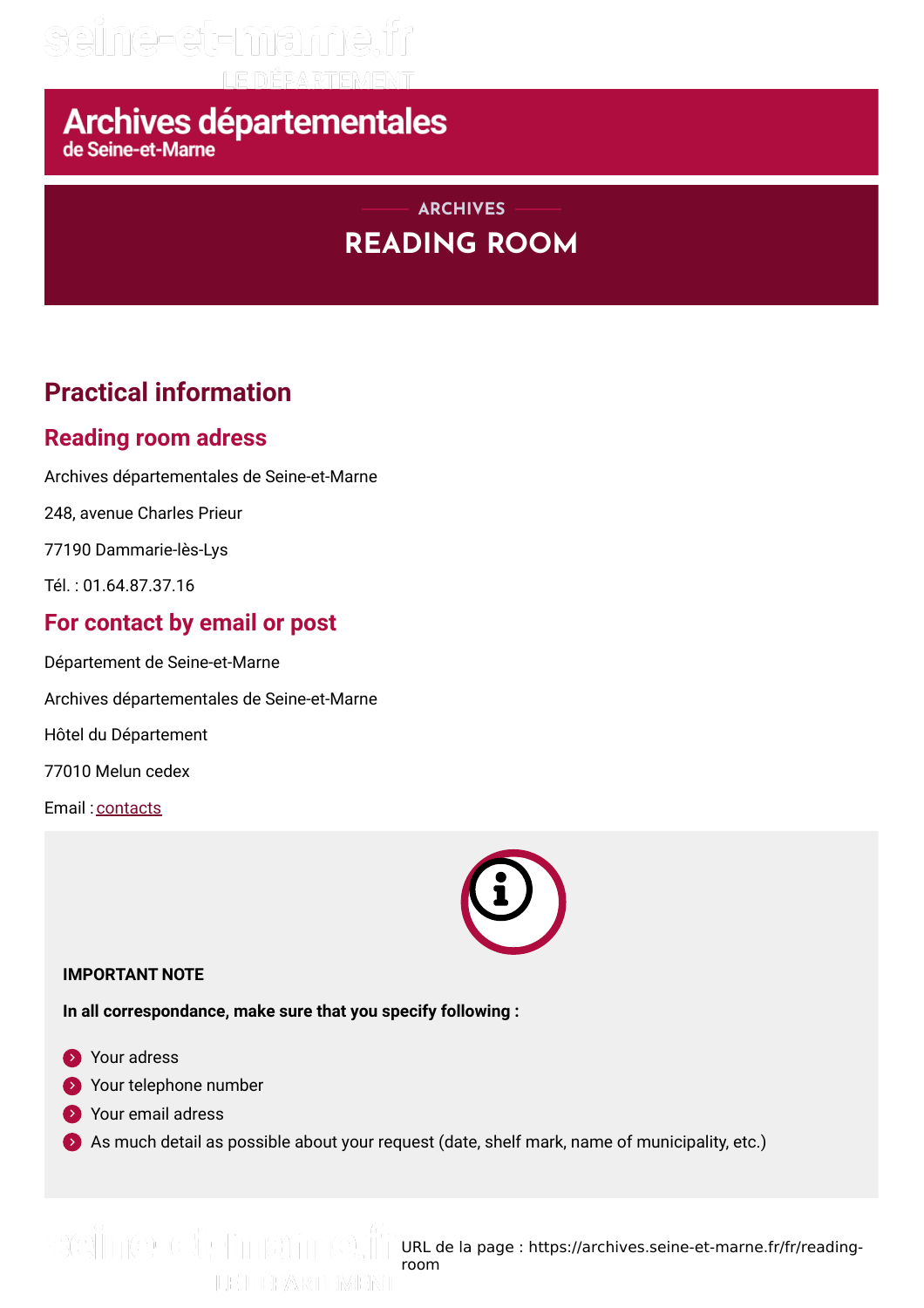## seine-et-mame.fr - LE DÉPARTEMENT

#### **Opening hours**

Monday to Thursday, 09:00 to 17h00.

#### **Registration**

Readers in the reading room can order up to 10 documents per day. To access the documents consultation are as, you must be registered as a reader.

The reader's card is issued free of charge at the departmental archives on presentation of an official ID docume nt (national ID card, passport, driving licence, residence permit). The library card must be renewed every calend ar year and is non-transferrable.

The reading room has its own internal regulation, displayed in the room itself and sent to every reader on registration.

To access the documents consultation areas, you must be registered as a reader. The reader's card is issued fr ee of charge at the departmental archives on presentation of an official ID document (national ID card, passport , driving licence, residence permit). The library card must be renewed every calendar year and is non-transferrab le.

#### **Cloakrooms**

Cloakrooms and luggage offices, mandatory, are available to the public. Ask the reading room reception staff fo r a locker key.

#### **Reading room contacts**

#### **Reading room officers**

The reading room officers are responsable for welcoming and assisting readers. They ensure that the internal r egulations (287 Ko) are adhered to and carry out searches in response to requests made by mail/email.

Readers may approach the reading room officers for :

- help in locating the required information for document ordering and consultation in the different areas of the reading room,
- $\bullet$  scientific assistance for their research.
- **2** making [photocopies](https://archives.seine-et-marne.fr/fr/la-reproduction-de-documents),
- ordering reproductions au laboratoire [photographique,](https://archives.seine-et-marne.fr/fr/la-reproduction-de-documents)
- **purchasing a book from the [boutique](https://archives.seine-et-marne.fr/fr/la-boutique).**

#### **Room presidency**

The reading room president handles registrations of new readers and sets the rules to be followed for proper o peration of the reading room.

room

Readers may approach the reading room president for :

LE DÉPARTEMENT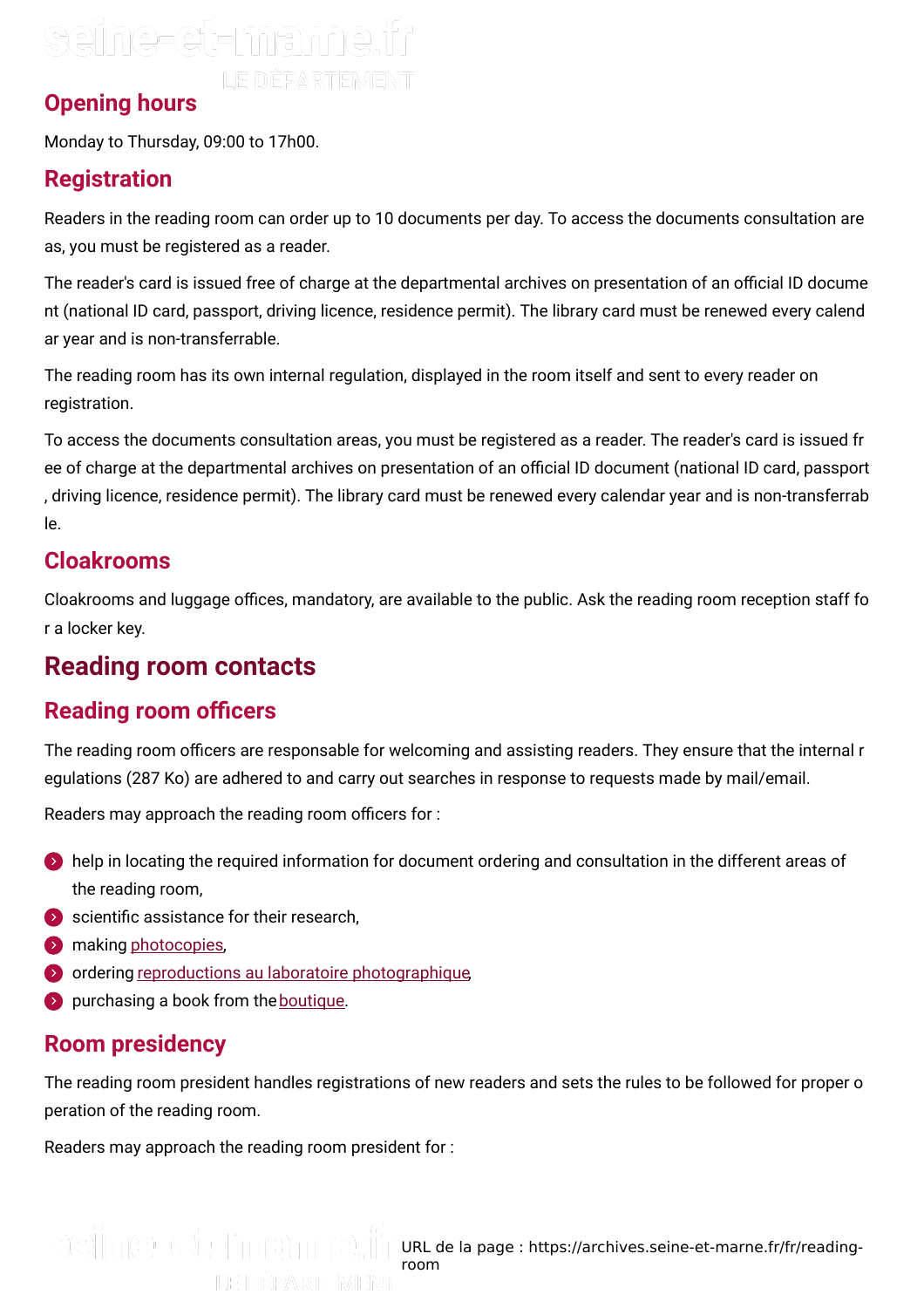## seine-et-mame.fi LE DÉPARTEMENT

- their registration,
- $\bullet$  scientific assistance (research methods to be followed, useful sources etc.),
- **EX** application for an [exemption](https://archives.seine-et-marne.fr/fr/regles-de-communicabilite-des-documents-darchives), necessary for the consultation of certain documents,
- **authorization** to reuse public [information](https://archives.seine-et-marne.fr/fr/reutilisation-des-informations-publiques) held in the archives.

#### **Consultation areas**

The reading room consists of several document consultation areas (total capacity 80 people) :

#### **Research area**



It used for consultation of inventories of collections and the usual documentation.

FIND OUT MORE : explore the [methodological](https://archives.seine-et-marne.fr/fr/premiere-recherche) tips and help under menu item "Research tools"

#### **Paper area**



The paper area is for consultation of original archive documents. The documents can be [photographedunder](https://archives.seine-et-marne.fr/fr/la-reproduction-de-documents) certain conditions in an area reserved for that purpose.

For document consultation in the best conservation and readability conditions, the following are made available to readers: magnifying glasses, lecterns, gloves, weights, neutral cardboard bookmarks, pencils ...

FIND OUT MORE : consult the viewing rules in the Reader's Guide

LE DÉPARTEMENT

#### **Digital area**



This area is used to access scanned archive documents, the website and the BRIARD [database](https://archives.seine-et-marne.fr/fr/base-de-donnees-briard).

Readers can use the digital viewer to change their reading parameters (contrast, brightness, magnification) and to print their selections under certains [conditions](https://archives.seine-et-marne.fr/fr/la-reproduction-de-documents).

Seline-et-marne.fr/fr/readingroom